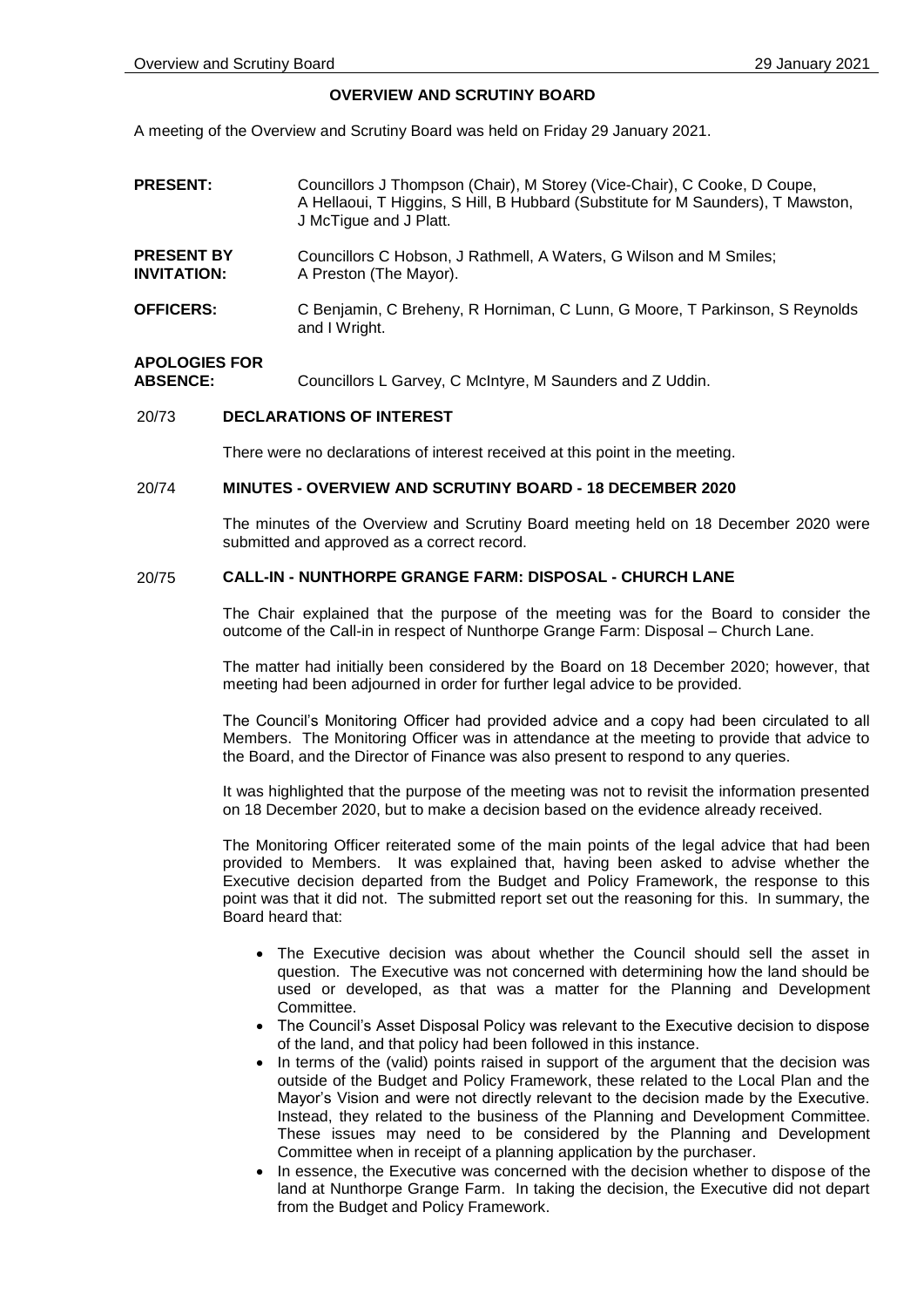The Proposer of the Call-in, Councillor Rathmell, made the following points:

- It was felt that, despite being a valid Policy Framework document, the Local Development Plan was being dismissed. Reference was made to the role of the Planning and Development Committee; the replacement of this document in the Budget and Policy Framework with national legislation; designation of this land within the Local Plan as agricultural land, forestry or fishery, versus the proposed use of this land for religious purposes; and the potential implications for the Planning department, the Council and the local area following departure from the Local Policy Framework and the Local Plan.
- The legal advice provided relied on the Council's planning process, which ensured that a departure from the Local Plan did not happen. However, it was felt that departure from the Local Plan had occurred in this case because the Executive decision had approved sale for an alternative use within the Local Plan, which gave the Planning and Development Committee no authority, precedence or sway.
- There had been no advice provided in respect of the Mayor's Vision, which it was felt the decision had also departed from.
- This matter departed from the Budget and Policy Framework, and the decision taken by the Executive should therefore be referred back to Full Council for consideration. Reference was made to use of the site for religious purposes; the Council's Policy Framework and Policy documents; the potential impact upon residents in departing from the Budget and Policy Framework; and the complexities around planning and benefit of sourcing associated specialist advice.

A Member commented that the purpose of the meeting was to complete business that had been adjourned on 18 December 2020, and to make a decision based on the information already provided to the Board. It was felt that the report provided by the Monitoring Officer detailed a response to the arguments raised at that meeting; any new information or arguments were not materially relevant to the decision that Members needed to take at this point. The decision required of Members at this moment in time was based on the discussions Members had had in the first meeting, and based on the Monitoring Officer's paper. Essentially, did the Board disagree with the Monitoring Officer's advice and therefore feel the decision ought to be referred back to Full Council, or did the Board agree with the Monitoring Officer's determination, as presented. It was highlighted that, once this aspect of the Call-in had been considered, further discussion was still required as to whether or not this decision should be referred back to the Executive.

The Democratic Services Officer explained that following on from the Monitoring Officer's advice, the Board needed to take a vote in order to determine whether or not it accepted this advice (i.e. did the Board agree that the decision fell outside of the Budget and Policy Framework, or not). If the Board did agree that the decision fell outside of the Budget and Policy Framework, then the matter would be referred back to Full Council. It was highlighted that, irrespective of the outcome on this point, the vote would only deal with the first part of the Call-in. The decision could still be referred back to Executive should the Board feel it appropriate to do so.

Members were advised that once the first vote had been held, the Board would then be required to hold a further two votes to consider the remaining grounds i.e. lack of consultation and inadequacy of information, which were both raised at the initial meeting on 18 December 2020. Each vote would be to determine whether the Board felt there was sufficient evidence to refer the matter back to the Executive on that particular ground, or not. The Board also needed to be clear on its reasons for a referral back to the Executive, if applicable.

It was indicated that, if the Board determined there was insufficient evidence for a referral and it was satisfied with the decision-making process followed and the decision taken, no further action would be necessary. The decision could then be implemented immediately. Alternatively, the Board could opt to take no further action, but consider whether issues arising from the Call-in needed to be added to the Scrutiny Work Programme.

Following a voting process, the Board agreed that:

1. The decision taken by the Executive did not fall outside of the Budget and Policy Framework, therefore accepting the legal advice provided by the Monitoring Officer. The matter would not be referred to Full Council.